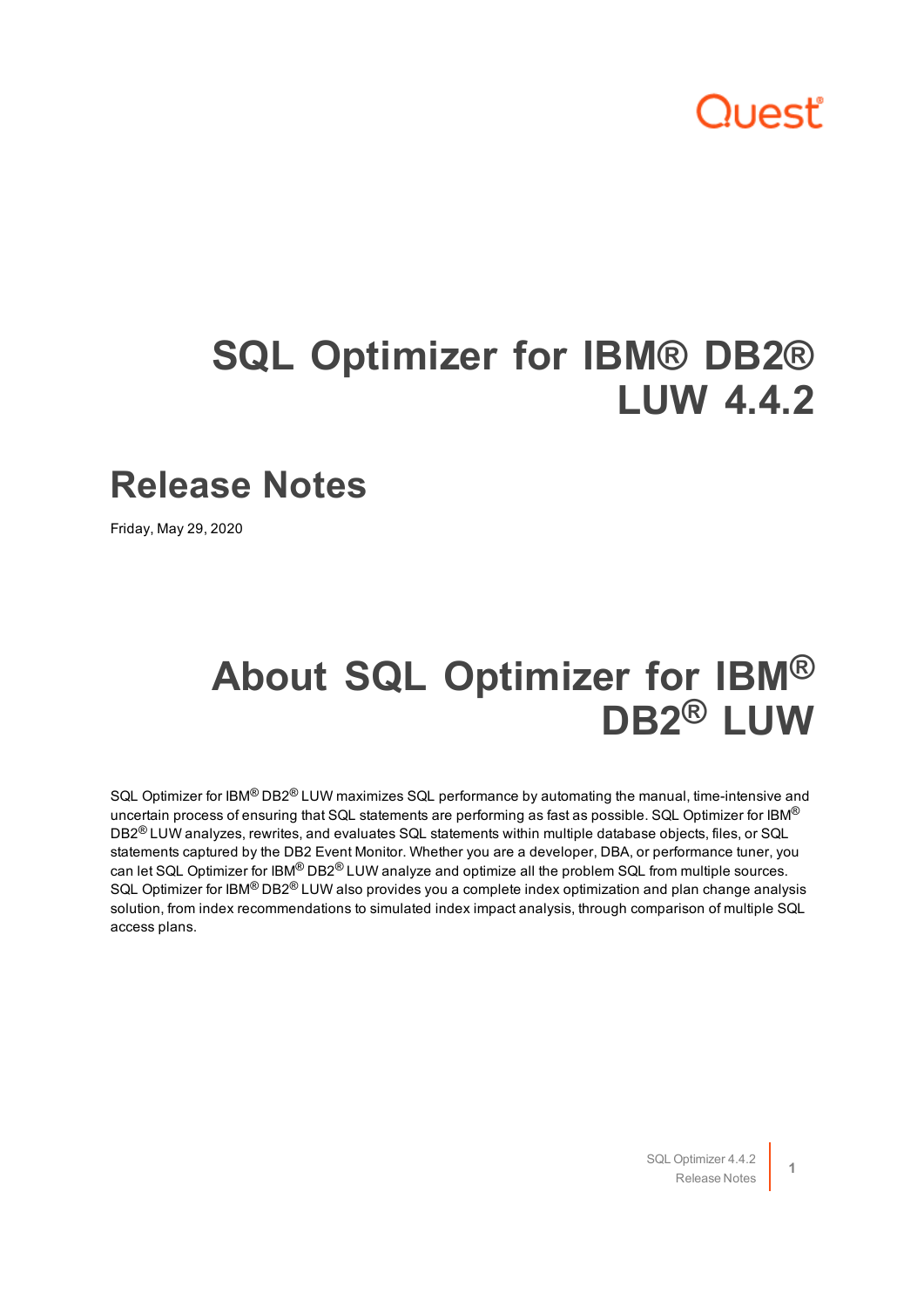## **New in This Release**

#### **Updates to SQL Optimizer for IBM® DB2® LUW 4.4.2**

SQL Optimizer for IBM® DB2® LUW 4.4.2 is a maintenance release and includes resolved issues and the following enhancement:

• Support for IBM DB2 LUW 11.5

### **Resolved Issues and Enhancements**

The following is a list of issues addressed and enhancements implemented in this release of SQL Optimizer for IBM® DB2® LUW:

| <b>Resolved Issue or enhancement</b>                                                       | <b>Defect ID</b> |
|--------------------------------------------------------------------------------------------|------------------|
| A bug when row count was different than the original SQL after optimization has been fixed | 153              |

### **Known Issues**

The following is a list of issues known to exist at the time of this release.

#### **Feature Known Issue Defect ID**

General

Due to the program name change in version 3.0, the location where the Options (formerly called Preferences) are stored in the Windows registry was changed. Therefore, if you are upgrading from a version earlier than

N/A

SQL Optimizer 4.4.2 Release Notes

**2**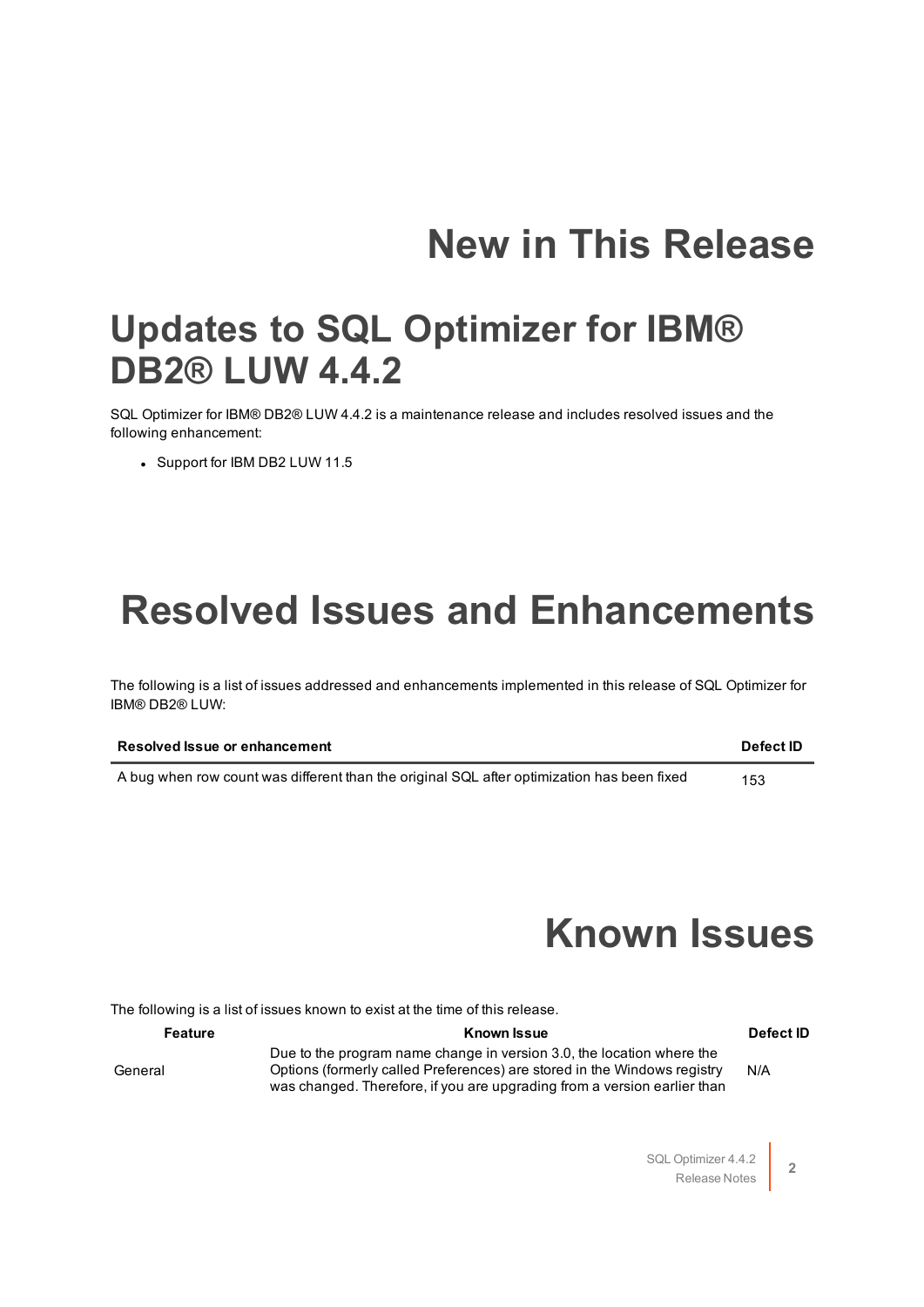| <b>Feature</b>        | Known Issue                                                                                                                                                                                                                                                                                                                                                                                                                                      | Defect ID |
|-----------------------|--------------------------------------------------------------------------------------------------------------------------------------------------------------------------------------------------------------------------------------------------------------------------------------------------------------------------------------------------------------------------------------------------------------------------------------------------|-----------|
|                       | 3.0, all the Options have been reset to the defaults and you will have to<br>customize them again if you had made any changes in a previous version.                                                                                                                                                                                                                                                                                             |           |
|                       | The directory where the program data is stored was changed in version<br>3.0. To use the data from a previous version, you will need to either change<br>the Options setting to the former location or to copy the data into the new<br>location.                                                                                                                                                                                                |           |
|                       | Former directory (default): C:\Documents and<br>Settings\username\Application Data\Software\Quest Software\QCUDB                                                                                                                                                                                                                                                                                                                                 | N/A       |
|                       | New directory: C:\Documents and Settings\username\Application<br>Data\Quest Software\Quest SQL Optimizer for DB2 LUW                                                                                                                                                                                                                                                                                                                             |           |
|                       | SQL statements that contains parameter markers or host variables as the<br>operands of the same operator are unsupported. For example: select *<br>from employee where $? = ?$                                                                                                                                                                                                                                                                   |           |
|                       | You will receive this error:                                                                                                                                                                                                                                                                                                                                                                                                                     | N/A       |
|                       | "[IBM][CLI Driver][DB2/NT] SQL0417N A statement string to be prepared<br>contains parameter markers as the operands of the same operator.<br>SOLSTATE=4."                                                                                                                                                                                                                                                                                        |           |
|                       | Column detection of table functions with host variables or columns as table<br>function parameters are not supported. These columns will be defined as<br>host variables.                                                                                                                                                                                                                                                                        | N/A       |
| <b>SQL Optimizer</b>  | A SQL statement cannot have more than 2047 characters on one line in<br>the SQL Text pane in the SQL Optimizer or the Index Expert function due to<br>a size limitation of the SyntaxMemo component used for editing.                                                                                                                                                                                                                            | N/A       |
|                       | Workaround: Format a large SQL statement so that it is on several lines.                                                                                                                                                                                                                                                                                                                                                                         |           |
| Edit Data             | A table name or column name that has a double quote ("), single quote (')<br>or a period (.) in the name will cause an error when using the Edit Data<br>function to INSERT, UPDATE, or DELETE.                                                                                                                                                                                                                                                  | ST39349   |
|                       | In the SQL Repository, when you refresh the access plan of a SQL<br>statement that uses a temporary table, the temporary table must exist in<br>order to retrieve the current access plan. If the temporary table does not<br>exist, SQL Optimizer for IBM® DB2 LUW prompt you to create the table and<br>then copy the DDL for creating the table to the User-Defined Temp Table<br>module so you can create the table. (This works correctly.) |           |
| <b>SQL Repository</b> | If a temporary table does exist, it checks to see if the table definition for the ST39369<br>existing table is the same as the one needed to refresh the plan. If it is the<br>same, it should use the temporary table that already exists. Instead it<br>prompts you to create the table and then fails when you try to create the<br>table.                                                                                                    |           |
|                       | Workaround: Manually remove the temporary table in the User-defined<br>Temp Table module before you refresh the access plans.                                                                                                                                                                                                                                                                                                                    |           |
| <b>SQL Scanner</b>    | If you have not set up a default printer on your PC, you will get an access<br>violation when you try to save the Scanned SQL Report in the "Adobe<br>Acrobat Document (*.PDF), HTML Document (*.HTM), or RTF Document (*<br>.RTF) formats.                                                                                                                                                                                                      | ST39378   |
| Engine                | An error message displays when you try to get a plan for a SQL function<br>with a variable parameter.                                                                                                                                                                                                                                                                                                                                            |           |
|                       | Workaround: replace the function with a variable parameter with a<br>variable.                                                                                                                                                                                                                                                                                                                                                                   | ST92002   |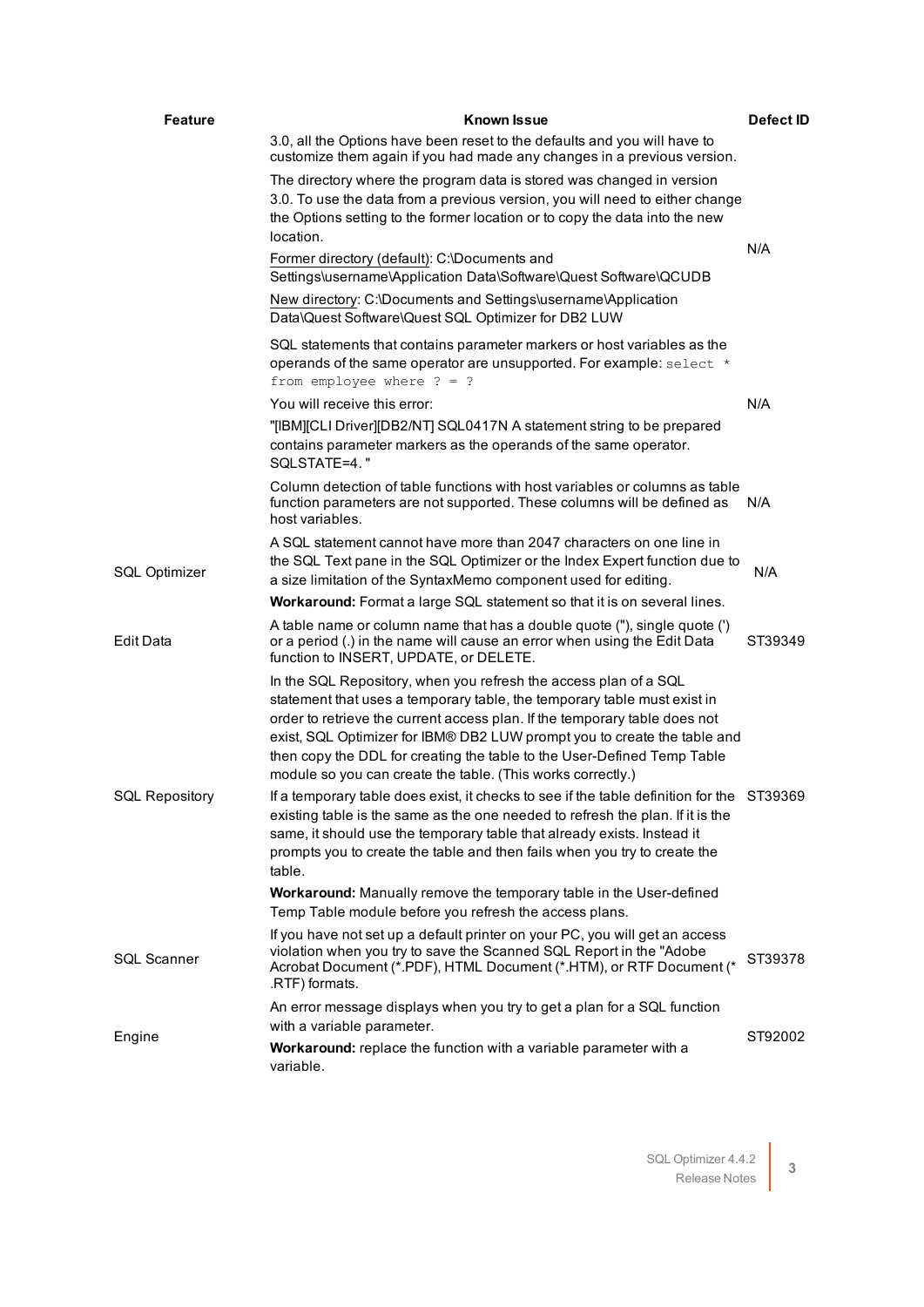# **System Requirements**

Before installing Quest SQL Optimizer for IBM<sup>®</sup> DB2<sup>®</sup> LUW, ensure your system meets the following minimum hardware and software requirements:

| Platform                   | 1 GHz recommended minimum                                                                                                                                                                                                                                                                                                   |
|----------------------------|-----------------------------------------------------------------------------------------------------------------------------------------------------------------------------------------------------------------------------------------------------------------------------------------------------------------------------|
| Memory                     | 1 GB of RAM recommended minimum                                                                                                                                                                                                                                                                                             |
| Hard Disk Space            | 50 MB hard disk space                                                                                                                                                                                                                                                                                                       |
| Operating System           | Microsoft Windows 7 (32-bit and 64-bit)<br>Microsoft Windows 2008 R2<br>Windows Server 2012<br>Windows Server 2012 R2<br>Microsoft Windows 8 (32-bit and 64-bit)<br>Microsoft Windows 8.1 (32-bit and 64-bit)<br>Microsoft Windows 10 (32-bit and 64-bit)<br>Microsoft Windows Server 2016<br>Microsoft Windows Server 2019 |
| Database Client            | PC client connection to DB2 LUW with DB2 LUW Client Software version 9.5 or higher                                                                                                                                                                                                                                          |
| Database Server            | DB2 for LUW 9.5 or later on Windows, UNIX, OS/2, Linux, AIX, HP-UX, Solaris<br>platform                                                                                                                                                                                                                                     |
| <b>Additional Software</b> | Adobe Acrobat Reader 7.0 or later (for viewing the Installation Guide)<br>Microsoft Internet Explorer 6.0 or later                                                                                                                                                                                                          |

#### **Virtualization Support**

**Application Virtualization** Limited testing has been performed for Citrix XenApp 6.5 on Windows Server 2008 R2.

**Note:** SQL Optimizer for IBM®DB2® LUW may work in virtualization environments other than the ones in which it was tested.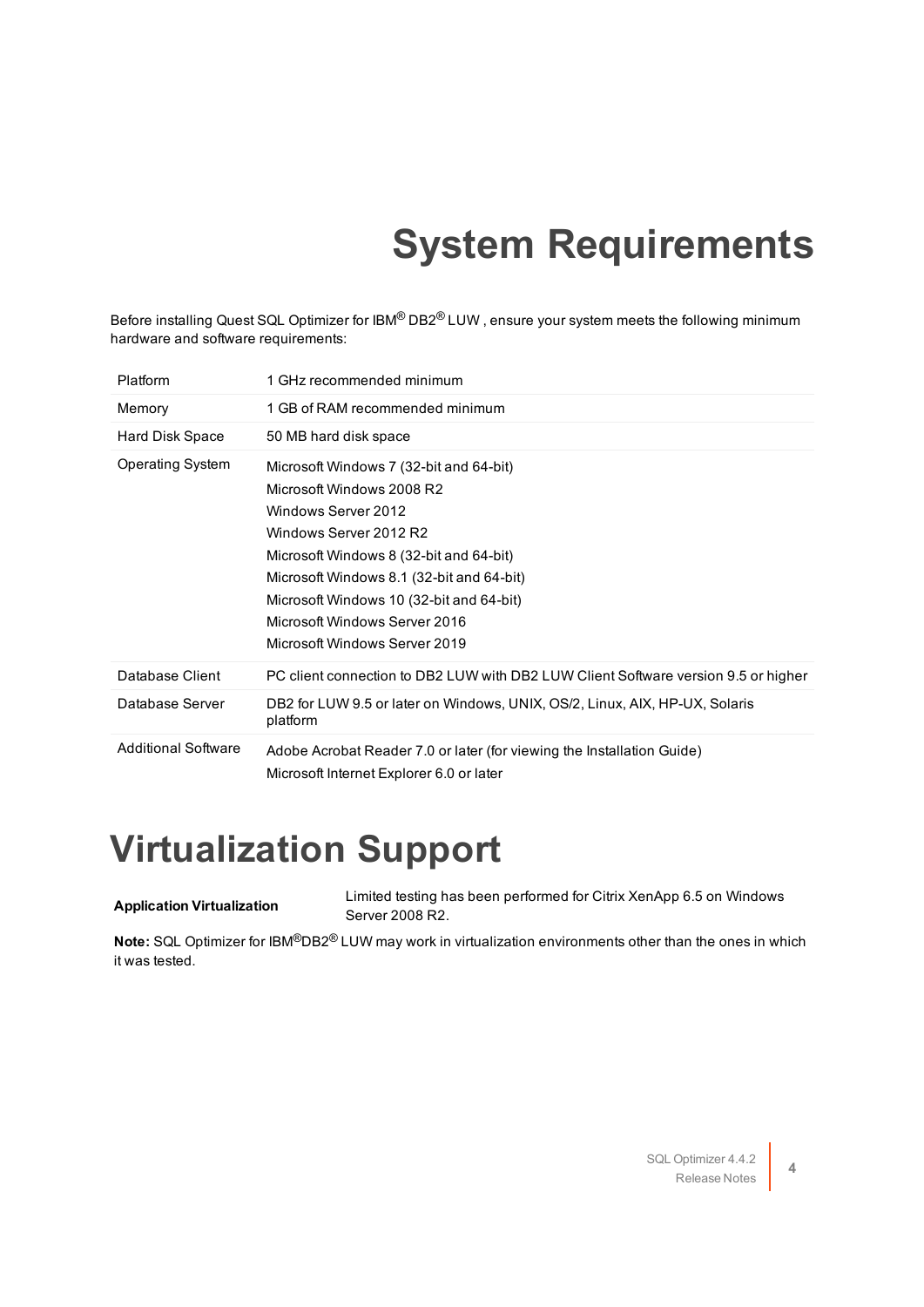## **Getting Started with SQL Optimizer for IBM® DB2® LUW**

#### **Contents of the Release Package**

The Quest SQL Optimizer for IBM® DB2® LUW release package contains the following products:

- 1. Quest SQL Optimizer for IBM® DB2® LUW
- 2. Product documentation, including:
	- $\bullet$  Help (including tutorials)
	- Quest SQL Optimizer for IBM® DB2® LUW Installation Guide

#### **Installation Instructions**

Refer to the *Quest SQL Optimizer for IBM® DB2® LUW Installation Guide* for installation instructions.

## **Additional Resources**

Get the latest product information, find helpful resources, and join a discussion with the SQL Optimizer for IBM<sup>®</sup> DB2<sup>®</sup> LUW team and other community members. Click [here](http://www.toadworld.com/products/toad-for-ibm-db2/default.aspx) to join the SQL Optimizer for IBM<sup>®</sup> DB2<sup>®</sup> LUW community.

> SQL Optimizer 4.4.2 Release Notes **5**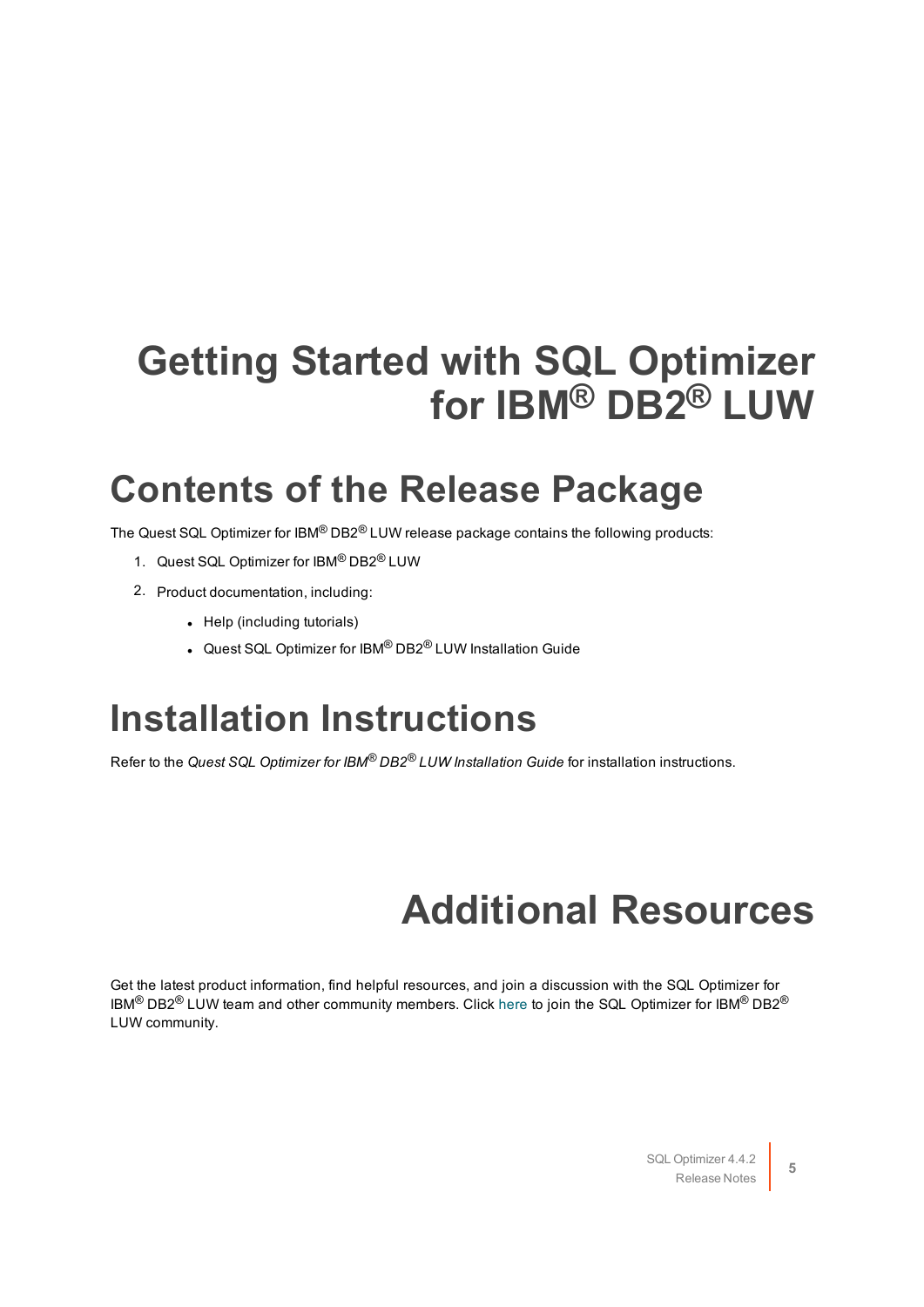## **Global Operations**

This section contains information about installing and operating this product in non-English configurations, such as those needed by customers outside of North America. This section does not replace the materials about supported platforms and configurations found elsewhere in the product documentation.

This release supports any single-byte or multi-byte character set. In this release, all product components should be configured to use the same or compatible character encodings and should be installed to use the same locale and regional options. This release is targeted to support operations in the following regions: North America, Western Europe and Latin America, Central and Eastern Europe, Far-East Asia, Japan.

This release has the following known capabilities or limitations: (same as that in version 2.8.0).

### **Product Licensing**

#### **To register the trial or production version**

- 1. Run the SQL Optimizer installation program from the CD or the download file.
- 2. In the Welcome window, click Next.
- 3. In the License Agreement window, review the license.
- 4. Select **I accept the agreement**. Click **Next**.
- 5. In the Select the Products to Install window, select SQL Optimizer for IBM® DB2® LUW.
- 6. To allow other users to use SQL Optimizer, select **Install for everyone**.
- 7. Click **Next**.
- 8. In the Summary and Confirmation window, click **Install**.
- 9. Click **Finish**.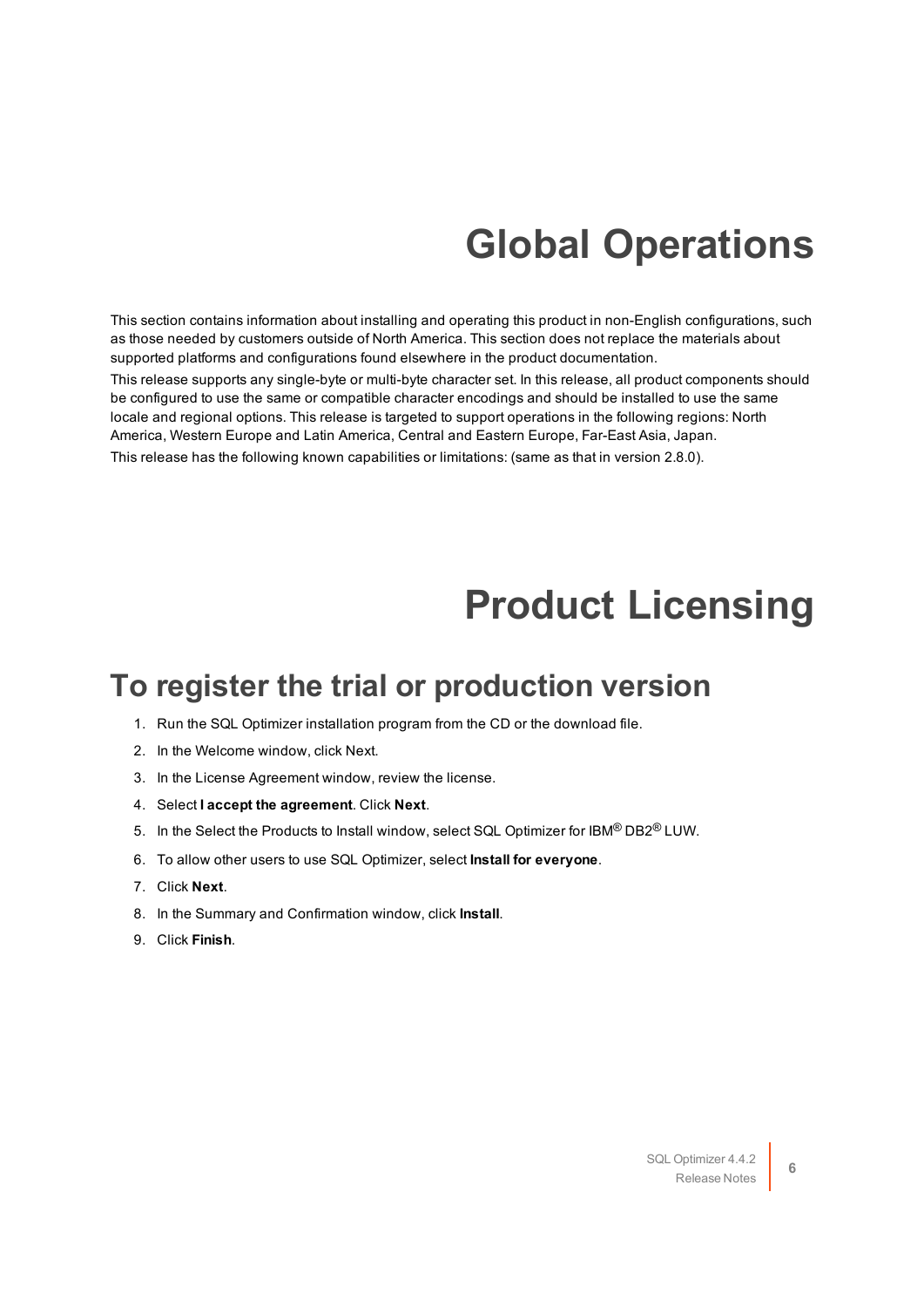### **About us**

#### **We are more than just a name**

We are on a quest to make your information technology work harder for you. That is why we build communitydriven software solutions that help you spend less time on IT administration and more time on business innovation. We help you modernize your data center, get you to the cloud quicker and provide the expertise, security and accessibility you need to grow your data-driven business. Combined with Quest's invitation to the global community to be a part of its innovation, and our firm commitment to ensuring customer satisfaction, we continue to deliver solutions that have a real impact on our customers today and leave a legacy we are proud of. We are challenging the status quo by transforming into a new software company. And as your partner, we work tirelessly to make sure your information technology is designed for you and by you. This is our mission, and we are in this together. Welcome to a new Quest. You are invited to Join the Innovation.

#### **Our brand, our vision. Together.**

Our logo reflects our story: innovation, community and support. An important part of this story begins with the letter Q. It is a perfect circle, representing our commitment to technological precision and strength. The space in the Q itself symbolizes our need to add the missing piece — you — to the community, to the new Quest.

## **Contacting Quest**

For sales or other inquiries, visit <https://www.quest.com/company/contact-us.aspx>.

## **Technical support resources**

Technical support is available to Quest customers with a valid maintenance contract and customers who have trial versions. You can access the Quest Support Portal at [https://support.quest.com](https://support.quest.com/).

The Support Portal provides self-help tools you can use to solve problems quickly and independently, 24 hours a day, 365 days a year. The Support Portal enables you to:

- Submit and manage a Service Request
- View Knowledge Base articles
- Sign up for product notifications
- Download software and technical documentation
- <sup>l</sup> View how-to-videos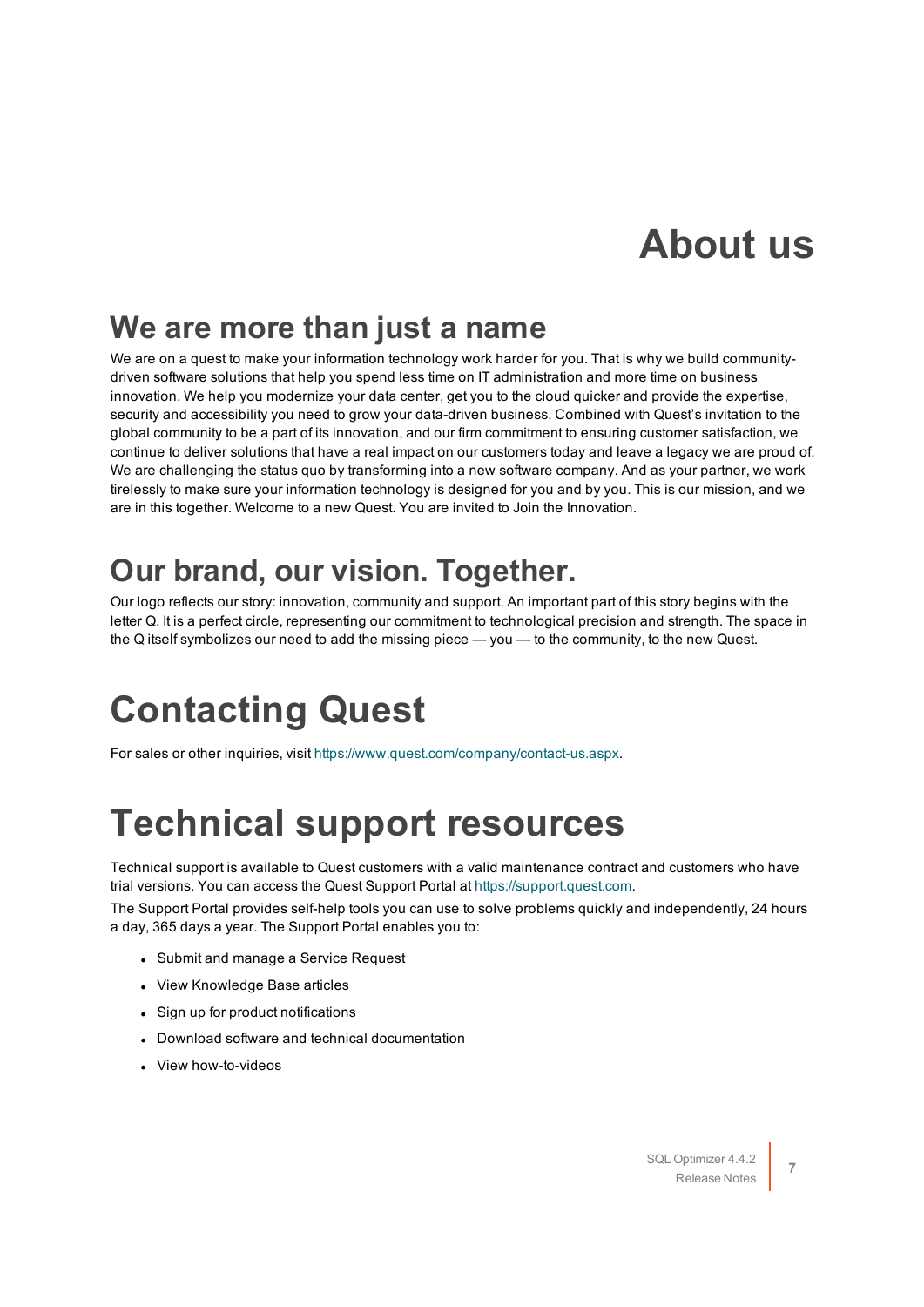- Engage in community discussions
- Chat with support engineers online
- View services to assist you with your product